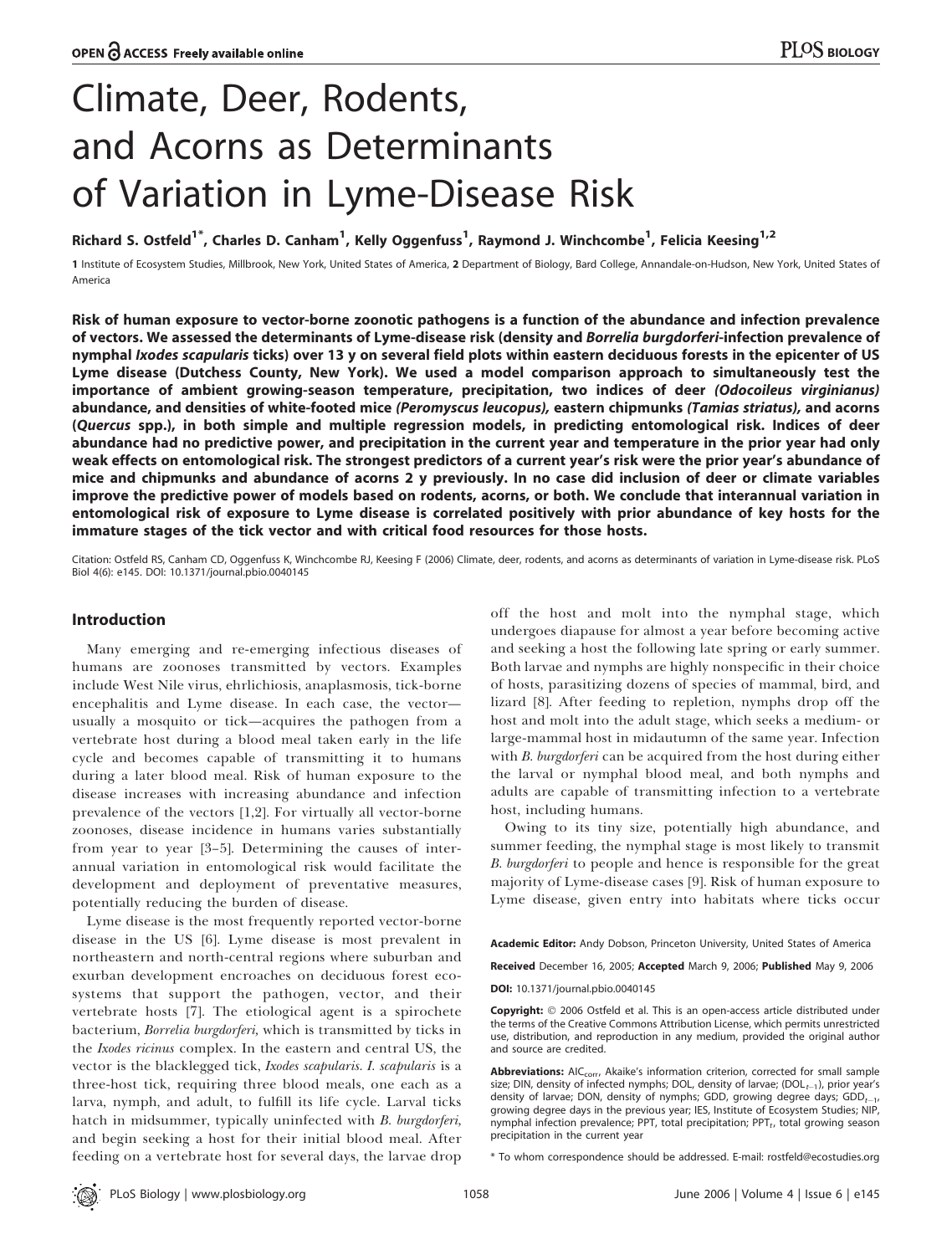(mainly forests; [10]), is a function of the density of infected nymphal ticks, which in turn is the product of the total density of nymphs (DON) and the nymphal infection prevalence (NIP) [11]. Determining the causes of variation in density of infected nymphs (DIN) and its component parts is an important goal with both ecological and epidemiological implications. Human behavioral patterns, such as time spent in forest habitat and protective measures taken against exposure to ticks, also influence Lyme-disease risk but are beyond the scope of this study.

Prior studies of the factors influencing DIN and DON have focused largely on variation in climate and in the abundance and distribution of white-tailed deer (Odocoileus virginianus). Because ticks spend greater than 95% of their lives on the forest floor either digesting the blood meal, undergoing diapause, or seeking a host, exposure to ambient temperature and humidity could be important to survival rates and population dynamics [12–14]. In the laboratory, ticks experience high mortality when exposed to low humidity and high temperatures [15]. Consequently, hot and/or dry springs and summers have been postulated to reduce subsequent nymphal tick densities and Lyme-disease risk [16–18].

Because adult I. scapularis feed predominantly on whitetailed deer [19], much research has evaluated the impact of variation in abundance of deer on abundance of ticks. When deer are eliminated from some habitats by hunting or fencing, the abundance of ticks typically is strongly reduced [20–22]. Studies comparing natural variation in deer abundance with that in tick abundance are less conclusive; some have shown strong associations [23–25], whereas others have not [26–28].

Less attention has been paid to the potential effects of variation in abundance of hosts for larval ticks in influencing variation in DIN, DON, and NIP. This is perhaps a consequence of the lack of specialization by larvae on any particular host species. However, larval I. scapularis feed abundantly on white-footed mice (Peromyscus leucopus), and this host is the most competent natural reservoir for B. burgdorferi [29,30]. High feeding success on mice combined with high reservoir competence has led some researchers to postulate that Lyme-disease risk will vary with mouse abundance [31,32]. Although eastern chipmunks (Tamias striatus) host many larval ticks and are competent B. burgdorferi reservoirs [33], the impacts of variation in chipmunk abundance on Lyme-disease risk have been even less thoroughly explored (but see [34,35]).

The food resources for tick hosts might also be important to Lyme-disease risk. Oak trees (Quercus spp.) that dominate many forests in the US Lyme-endemic zone are known to produce highly variable acorn crops, a phenomenon known as masting. Acorns comprise a crucial resource for several vertebrate species, including white-footed mice, eastern chipmunks, and white-tailed deer, and can influence population density of the rodents [32,36–38] as well as space use by deer [39]. Jones et al. [40] described a dramatic increase in abundance of larval I. scapularis following experimental simulation of a masting event, but the scale of the experiments was insufficient to assess longer-term impacts on abundance of nymphs. In a follow-up, Ostfeld et al. [41] described a positive correlation between metrics of Lymedisease risk and both prior-year mouse abundance and acorn abundance 2 y previously.

No prior study has assessed simultaneously the effects of variation in temperature, precipitation, deer, mice, chipmunks, and acorns, on variation in entomological risk of exposure to Lyme disease (Figure 1). Assessments of subsets of these putative causal variables are characterized by relatively short time series, which have limited power to assess the influence of each factor separate from the others. Here we use long-term monitoring of these parameters combined with model comparison approaches to address the causes of variable risk in an area of high Lyme-disease incidence.

# **Results**

The principal entomological Lyme-disease risk factor, DIN, varied by an order of magnitude among years, ranging from 1.07 infected nymphs  $\times$  100 m<sup>-2</sup> in 1997 (averaged across all six plots) to  $10.00 \times 100 \text{ m}^{-2}$  in 1996. This variation was due primarily to variation in DON, which varied 6-fold among years (3.59 to  $21.07 \times 100 \text{ m}^{-2}$ ). In contrast, NIP varied less than 2-fold among years, from 0.24 in 2005 to 0.45 in 1999.

## Models for Total DON

Effect of growing degree days in the previous year  $(\text{GDD}_{t-1})$ on DON in the current year was positive but very weak in both the magnitude (estimated slope of the regression) and the strength of evidence for the effect (Table 1). Total growing season precipitation in the current year  $(PT_t)$  also weakly influenced DON, but the effect was Gaussian with a peak at 223 mm. A model in which these two weather terms are combined multiplicatively was stronger than either of the univariate models, but explained only 15% of the variance (Table 1). None of the other climate variables, deer variables, or prior year's density of larvae  $(DOL_{t-1})$  had any effect on DON; i.e., Akaike's information criterion corrected for small sample size  $(AIC_{\text{corr}})$  values were much higher than those of the means model. Abundance of acorns $_{t=2}$ , mice $_{t=1}$ , chipmunks<sub>t-1</sub>, and rodents<sub>t-1</sub> (sum of mice and chipmunks) all independently influenced DON, and in all cases linear models were superior to exponential or power functions. The best univariate model for DON was a simple linear model of chipmunks<sub>t-1</sub>, which explained 40% of the variance (Table 2; Figure 2). In no case was a multiple regression model superior to the chipmunk model (Table 2).

## Models for NIP

Among all univariate models, NIP responded only to the density of acorns in year  $t-2$  (Figure 3), and this relationship explained only 16% of the variance in NIP. Models incorporating the climate variables, deer variables, DOL, mice, chipmunks, and total rodents performed no better than the means model (Tables 3 and 4). Because none of the independent variables other than acorns $_{t=2}$  produced an improvement over the means model, there was no justification for testing multiple regression models.

#### Models for DIN

Similar to the results for DON, the effect of  $GDD_{t-1}$  on DIN in year  $t$  was positive but very weak in both the magnitude and the strength of evidence for the effect (Table 5). Total  $PPT_t$  also weakly influenced DIN, and again the effect was Gaussian with a peak at 213 mm of rainfall. A model in which these two weather terms are combined multiplicatively was stronger than either of the univariate models, but explained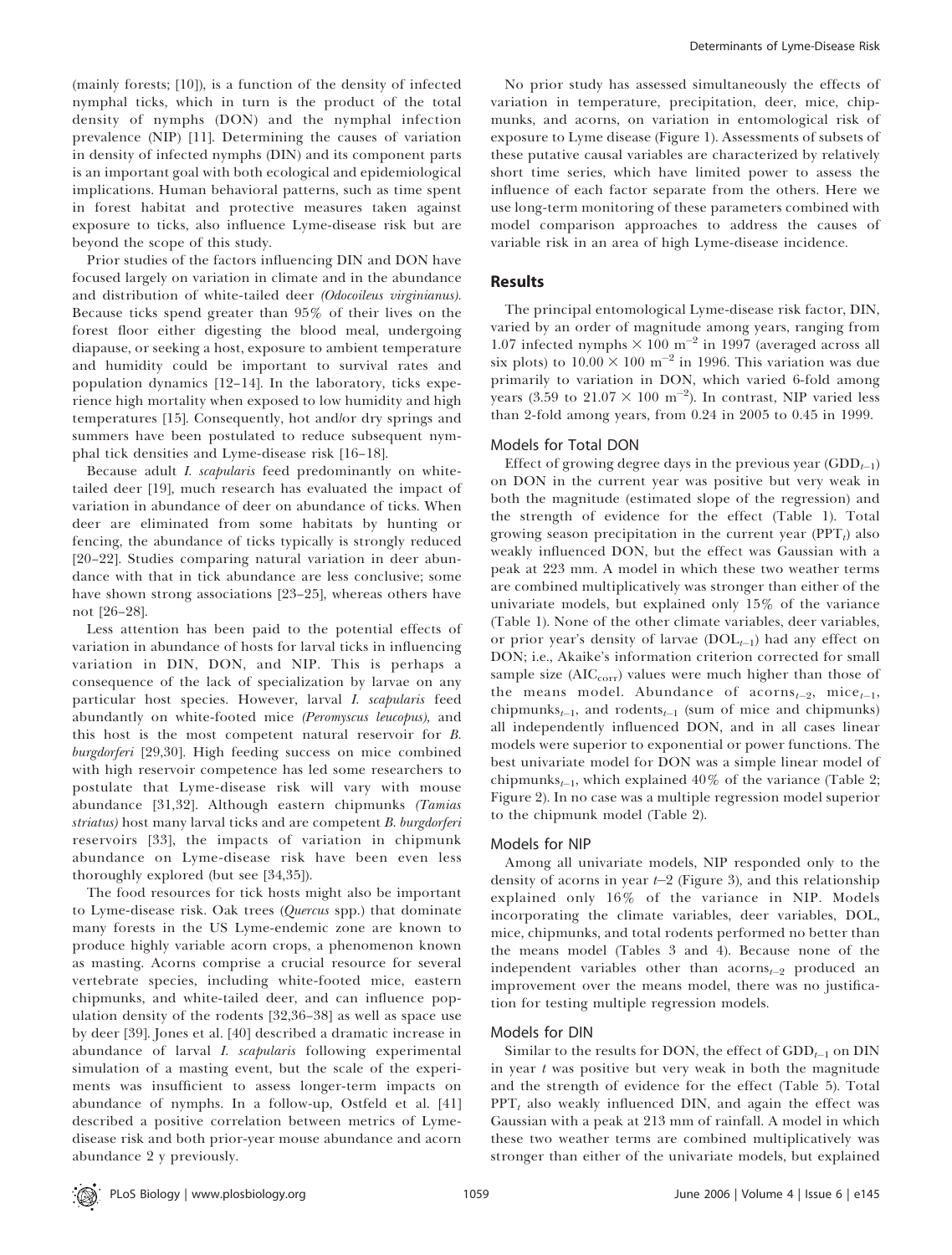

Figure 1. Diagram of Life Cycle of the Blacklegged Tick (I. scapularis)

Shows the four life stages, egg, larva, nymph, adult, and the times during the life cycle that both abiotic (GDD, PPT), and biotic (acorns and various hosts) factors might exert influence. Year t is the year during which nymphal ticks seek hosts, including humans, and represents the focal year with respect to risk of exposure. DOI: 10.1371/journal.pbio.0040145.g001

only 11% of the variance (Table 5). None of the other weather variables, deer variables, nor  $DOL_{t-1}$  had any effect on DIN, with AIC<sub>corr</sub> values higher than those of the means model. Abundance of acorns<sub>t-2</sub>, mice<sub>t-1</sub>, chipmunks<sub>t-1</sub>, and rodents<sub>t-1</sub> all independently influenced DIN. For acorns<sub>t-2</sub>, mice<sub>t-1</sub>, and rodents<sub>t-1</sub>, the best models were nonlinear, but the difference in  $AIC_{\text{corr}}$  ( $\Delta AIC_{\text{corr}}$ ) between the best model and corresponding linear model was always less than 1 (i.e., they had equivalent levels of support in the data), and the shapes of all nonlinear models were very close to linear (Table 5). Consequently, we tested linear combinations of these predictor variables in multiple regressions.

A model combining mice<sub>t-1</sub> and acorns<sub>t-2</sub> multiplicatively was the best model of all multiple regressions combining predictor variables that were supported by univariate analyses, and it explained 57% of the variance in DIN (Table 6; Figure 4A). The model with multiplicative effects of

chipmunks<sub>t-1</sub> and acorns<sub>t-2</sub> was nearly as good, with  $\Delta AIC_{corr}$  $= 1.05$ , and a slightly higher  $R^2$  (0.61) (Figure 4B).

### Host Responses to Acorns

Densities of both mice and chipmunks responded strongly to the prior year's acorn abundance, and in both cases the relationship was best described by saturating power functions (Figure 5A and 5B). As a result of their similar responses to acorn abundance, the abundance of mice and chipmunks was strongly correlated among years  $(r = 0.62)$ . A linear model of the mouse–chipmunk correlation was superior to any of the nonlinear models, with a slope of 0.25 indicating that mice are consistently about four times as abundant as chipmunks (Figure 5C). As a consequence of acorns influencing rodent abundances, and rodents influencing nymphal abundances, we observed a general pattern in which DON tracked rodents, and rodents tracked acorns, each effect displaying a 1-y lag (Figure 6).

Table 1. Model Comparison Statistics for Independent Variables Potentially Influencing the DON Based on the Full Dataset (58 Plot Years)

| <b>Model Type</b>         | Variable                                                       | <b>Maximum Likelihood</b> | <b>Parameters</b> | $AIC_{corr}$ | $\mathbf{p}^2$ |
|---------------------------|----------------------------------------------------------------|---------------------------|-------------------|--------------|----------------|
|                           |                                                                |                           |                   |              |                |
| Means model               |                                                                | $-202.51$                 | 2                 | 409.25       |                |
| Simple linear regressions | $GDD_{t-1}$                                                    | $-200.13$                 | $\mathbf{D}$      | 406.70       | 0.08           |
|                           | GDD <sub>t</sub>                                               | $-201.83$                 | 3                 | 410.11       | 0.02           |
|                           | $PPT_{t-1}$                                                    | $-202.35$                 |                   | 411.14       | 0.01           |
|                           | $PPT_t$                                                        | $-201.07$                 | 3                 | 408.57       | 0.05           |
|                           | $DEER_{t-2}$                                                   | $-202.31$                 | ξ                 | 411.07       | 0.01           |
|                           | $BROWSE_{t-2}$                                                 | $-201.40$                 | 3                 | 409.25       | 0.04           |
|                           | $DOL_{t-1}$                                                    | $-202.02$                 | 3                 | 410.48       | 0.02           |
|                           | PPT, (Gaussian)                                                | $-198.64$                 | 4                 | 406.04       | 0.14           |
|                           | $GDD_{t-1}$ (Gaussian)                                         | $-199.93$                 | 4                 | 408.61       | 0.09           |
|                           | <b>PPT</b> <sub>t</sub> (Gaussian) $\times$ GDD <sub>t-1</sub> | $-197.88$                 | 4                 | 404.51       | 0.15           |

"Means model" is the model based only on the intercept of the regression. The model with the most support (lowest AIC<sub>corr</sub> value) is in bold. DEER refers to bow-hunter surveys, and BROWSE to percentage of stems browsed by deer. Subscripts refer to the year in which the independent variable was estimated, with year t being the year in which the dependent variable was estimated.

DOI: 10.1371/journal.pbio.0040145.t001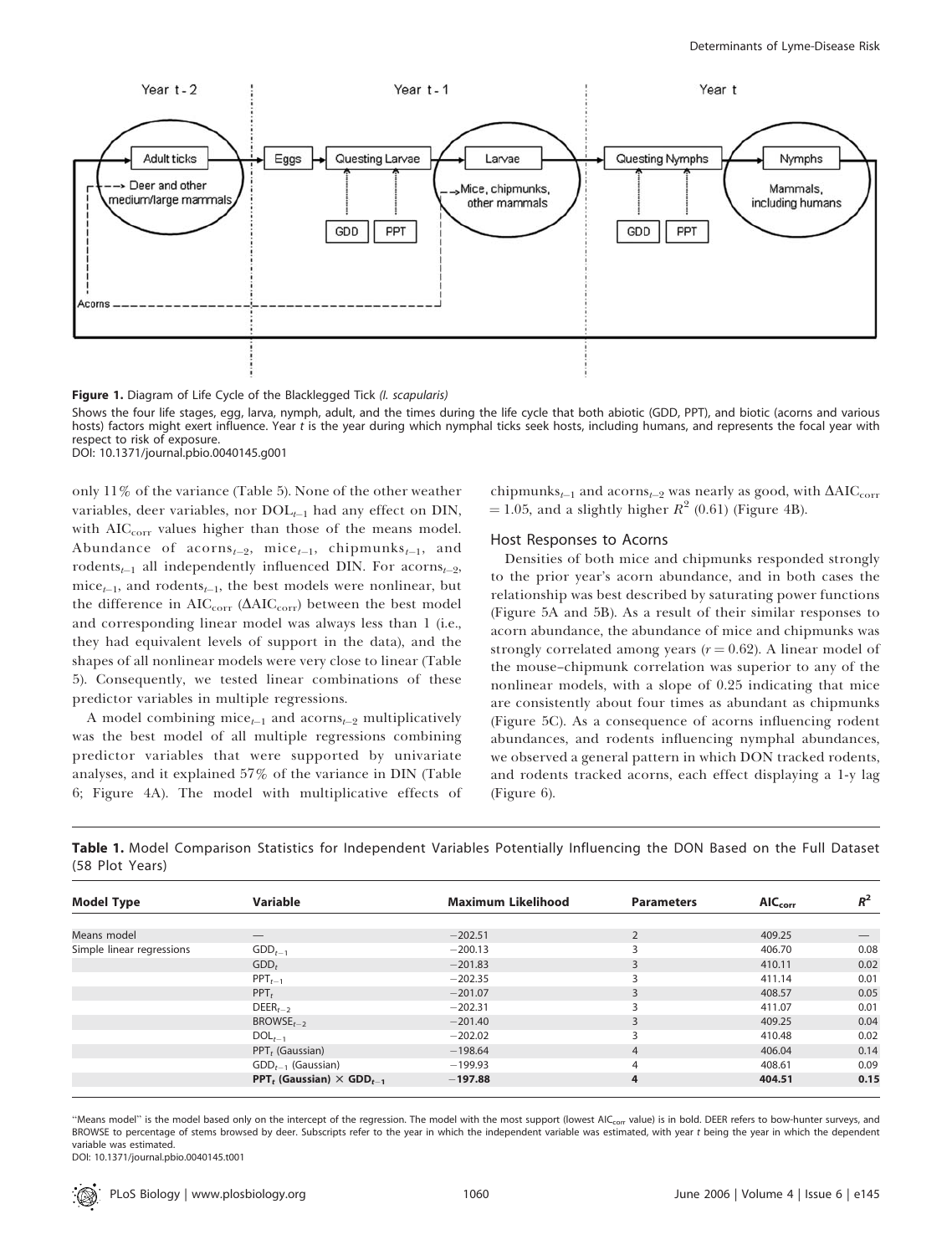Table 2. Model Comparison Statistics for Independent Variables Potentially Influencing the DON Based on the Subset of Plot Years for Which All Independent Variables Were Estimated (42 Plot Years)

| <b>Model Type</b>           | Variable                                                        | <b>Shape</b>                    | <b>Maximum Likelihood</b> | <b>Parameters</b> | $AIC_{corr}$ | $R^2$                         |
|-----------------------------|-----------------------------------------------------------------|---------------------------------|---------------------------|-------------------|--------------|-------------------------------|
|                             |                                                                 |                                 |                           |                   |              |                               |
| Means model                 |                                                                 |                                 | $-140.472$                | $\overline{2}$    | 285.26       | $\overbrace{\phantom{12333}}$ |
| Simple regressions          | Acorns $_{t-2}$                                                 | Linear                          | $-136.42$                 | 3                 | 279.48       | 0.18                          |
|                             |                                                                 | Exponential                     | $-136.64$                 | 3                 | 279.94       | 0.17                          |
|                             |                                                                 | Power                           | $-139.24$                 | 3                 | 285.13       | 0.06                          |
|                             | $Mice_{t-1}$                                                    | Linear                          | $-132.20$                 | 3                 | 271.05       | 0.33                          |
|                             |                                                                 | Exponential                     | $-132.49$                 | 3                 | 271.63       | 0.33                          |
|                             |                                                                 | Power                           | $-133.96$                 | 3                 | 274.58       | 0.27                          |
|                             | Chipmunks $_{t-1}$                                              | Linear                          | $-129.92$                 | 3                 | 266.49       | 0.40                          |
|                             |                                                                 | Exponential                     | $-130.51$                 | 3                 | 267.67       | 0.38                          |
|                             |                                                                 | Power                           | $-131.87$                 | 3                 | 270.40       | 0.34                          |
|                             | Rodents $t_{t-1}$                                               | Linear                          | $-130.10$                 | 3                 | 266.85       | 0.40                          |
|                             |                                                                 | Exponential                     | $-138.03$                 | 3                 | 282.71       | 0.11                          |
|                             |                                                                 | Power                           | $-131.57$                 | 3                 | 269.80       | 0.35                          |
| Multiple linear regressions | $Mice_{t-1}$ + Acorns <sub>t-2</sub>                            |                                 | $-131.88$                 | 4                 | 272.86       | 0.34                          |
|                             | Chipmunks <sub>t-1</sub> + Acorns <sub>t-2</sub>                |                                 | $-129.43$                 | $\overline{4}$    | 267.97       | 0.42                          |
|                             | Rodents <sub>t-1</sub> + Acorns <sub>t-2</sub>                  | $\overline{\phantom{0}}$        | $-130.06$                 | 4                 | 269.22       | 0.40                          |
|                             | $Mice_{t-1}$ + Chipmunks <sub>t-1</sub> + Acorns <sub>t-2</sub> | $\qquad \qquad \longleftarrow$  | $-128.80$                 | 5                 | 269.32       | 0.43                          |
|                             | Chipmunks <sub>t-1</sub> $\times$ Acorns <sub>t-2</sub>         | $\overbrace{\phantom{12332}}$   | $-131.34$                 | 3                 | 269.33       | 0.36                          |
|                             | $Mice_{t-1} + (PPT_t \times GDD_{t-1})$                         | $\hspace{0.1mm}-\hspace{0.1mm}$ | $-129.92$                 | 6                 | 274.31       | 0.40                          |
|                             | $Mice_{t-1} \times PPT_t \times GDD_{t-1}$                      |                                 | $-130.38$                 | 4                 | 269.86       | 0.39                          |
|                             | $Mice_{t-1} + GDD_t$                                            |                                 | $-128.80$                 | $\overline{4}$    | 266.71       | 0.43                          |
|                             | $Mice_{t-1}$ + PPT <sub>t</sub>                                 |                                 | $-129.23$                 | 5                 | 270.18       | 0.43                          |

"Means model" is the model based only on the intercept of the regression. The model with the most support (lowest AIC<sub>corr</sub> value) is in bold. Subscripts refer to the year in which the independent variable was estimated, with year t being the year in which the dependent variable was estimated. DOI: 10.1371/journal.pbio.0040145.t002

Given their relatively long generation times and low reproductive potential, it is unrealistic to expect deer population abundance to track annual variation in acorn production. However, the potential exists for deer to be attracted from nonoak to oak habitats by the presence of abundant acorns [39,42]. Because deer are an important host for adult ticks, and adult ticks lay eggs where they drop off



Figure 2. Effects of Population Density of Eastern Chipmunks (T. striatus) on DON

Shows relationship between number of chipmunks per 2.25-ha grid in year  $t$  and DON (number per 100 m<sup>2</sup>) in year t. This regression model for DON had the most support.

DOI: 10.1371/journal.pbio.0040145.g002

their hosts, we expected that DOL in any given year would reflect deer space use the prior fall and should be positively correlated with acorn abundance. We found a weak, linear relationship between deer<sub>t-2</sub> and  $DOL_{t-1}$ , with this model being only a slight improvement over the means model  $(\Delta AIC_{corr} = 0.39; R^2 = 0.04)$ . In addition, no relationship existed between acorns  $_{t-2}$  and  $DOL_{t-1}$ ; all models, whether linear or nonlinear, were worse than the means model.



Figure 3. Effects of Acorn (Quercus spp.) Density on NIP Shows effects of acorns per square meter in year  $t-2$  on NIP (percentage of nymphs infected with B. burgdorferi) in year t. This regression model for NIP had the most support.

DOI: 10.1371/journal.pbio.0040145.g003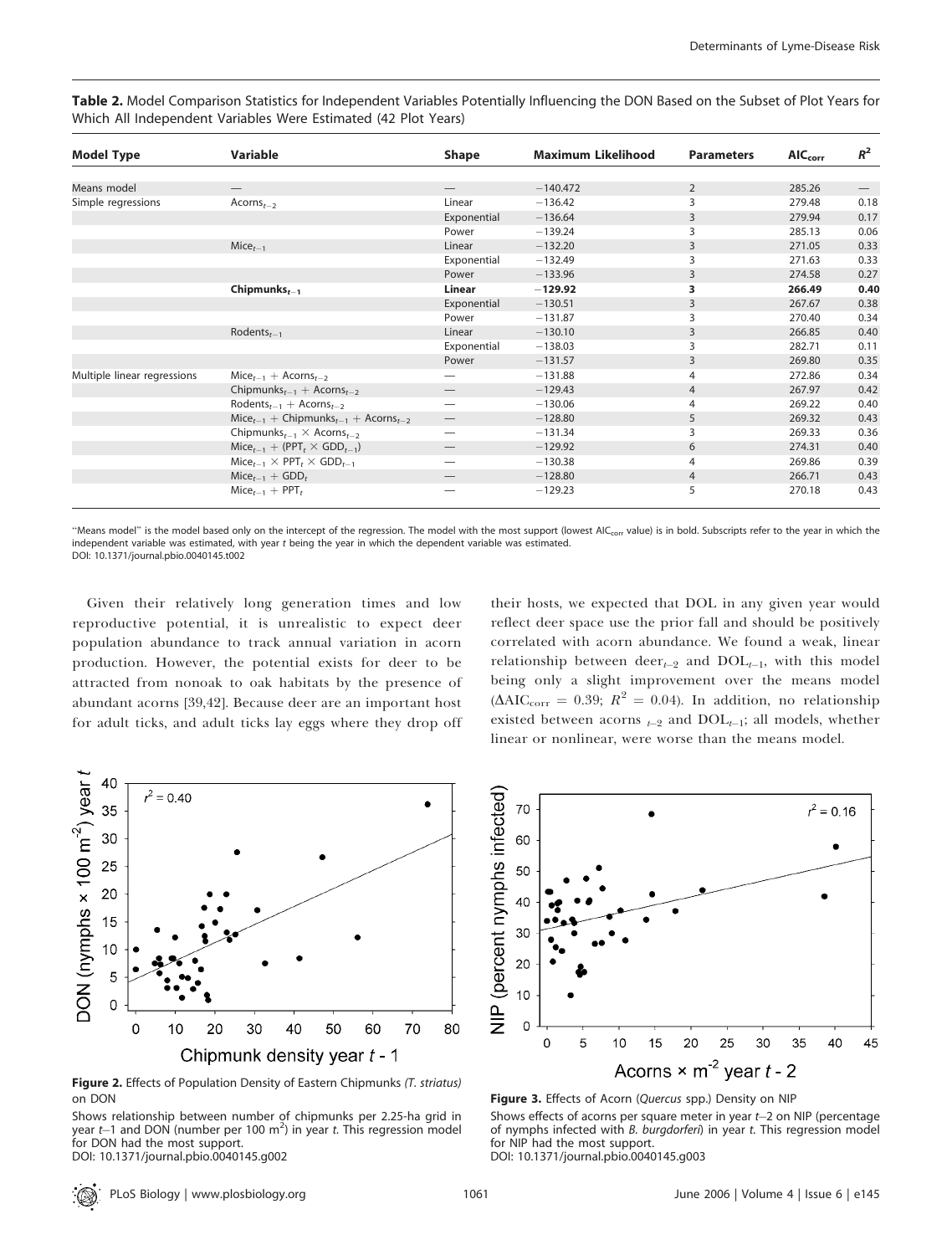| <b>Model Type</b>         | Variable                 | <b>Maximum Likelihood</b> | <b>Parameters</b> | $AIC_{corr}$ | $R^2$                           |
|---------------------------|--------------------------|---------------------------|-------------------|--------------|---------------------------------|
|                           |                          |                           |                   |              |                                 |
| Means model               | $\overline{\phantom{m}}$ | $-221.63$                 |                   | 447.48       | $\hspace{0.1mm}-\hspace{0.1mm}$ |
| Simple linear regressions | $GDD_{t-1}$              | $-221.18$                 |                   | 448.80       | 0.02                            |
|                           | GDD <sub>t</sub>         | $-221.18$                 |                   | 448.80       | 0.02                            |
|                           | $PPT_{t-1}$              | $-221.62$                 |                   | 449.68       | 0.00                            |
|                           | $PPT_t$                  | $-221.48$                 |                   | 449.40       | 0.01                            |
|                           | $DEER_{t-2}$             | $-221.44$                 |                   | 449.32       | 0.01                            |
|                           | $BROWSE_{t-2}$           | $-221.64$                 |                   | 449.72       | 0.00                            |
|                           | $DOL_{t-1}$              | $-221.63$                 |                   | 449.70       | 0.00                            |

Table 3. Model Comparison Statistics for Independent Variables Potentially Influencing NIP Based on the Full Dataset (58 Plot Years)

"Means model" is the model based only on the intercept of the regression. None of the models had support, as indicated by AIC<sub>corr</sub> values, higher than the means model. DEER refers to bow-hunter surveys, and BROWSE to percentage of stems browsed by deer. Subscripts refer to the year in which the independent variable was estimated, with year t being the year in which the dependent variable was estimated. at DOI: 10.1371/journal.pbio.0040145.t003

# **Discussion**

Climate, deer, and acorns each have been proposed as primary determinants of temporal variation in risk of human exposure to Lyme disease, as measured by abundance and Borrelia-infection prevalence in nymphal Ixodes ticks. Using a model comparison approach and a 13-y dataset, we found weak support for climate variables, no support for deer, and strong support for an effect of acorns, mediated by acorn effects on white-footed mice and eastern chipmunks, which host many larval ticks and are competent reservoirs for B. burgdorferi.

## Climate Variables

Of the four climate variables, two influenced DON and DIN, but they did so in unanticipated ways. Both DON and DIN increased linearly, albeit weakly, with increases in the prior year's temperature  $(GDD_{t-1})$ . This result conflicts with the expectation that heat-caused mortality is an important regulator of tick abundance [15,43], but is consistent with the finding that (detrended) incidence of Lyme disease in people is positively correlated with summer temperatures in the prior year [44]. Both DON and DIN were influenced, again weakly, by precipitation in the current but not prior year, but

intermediate levels of precipitation favored highest nymphal abundances. Again, this result conflicts with the expectation that tick survival increases linearly with ambient moisture [18]. Low DON and DIN in years of high precipitation could be caused by either flood-induced mortality or that caused by natural enemies (e.g., fungi) that are facilitated by high moisture [45]. As expected, none of the climate variables influenced NIP. NIP is determined by the proportions of larval tick meals taken from the various host species, which vary strongly in their reservoir competence. It seems unlikely that climate variables will influence the choice of hosts by larval ticks or relative abundances of different hosts. It remains possible that climate variables other than the ones we examined influence stage-specific tick survival and abundance and that the weak or absent effects we observed are a result of not including more important variables. Our analytical approach could easily support assessments of other variables for which there is some a priori expectation of an effect.

#### Deer Variables

The assertion that variable deer abundance is responsible for variable abundance of blacklegged ticks and hence Lymedisease risk has become almost axiomatic [46,47]. This seems

Table 4. Model Comparison Statistics for Independent Variables Potentially Influencing NIP Based on the Subset of Plot-Years for Which All Independent Variables Were Estimated (42 Plot Years)

| <b>Model Type</b>  | Variable           | <b>Shape</b> | <b>Maximum Likelihood</b> | <b>Parameters</b>        | $\mathsf{AIC}_\mathsf{corr}$ | $R^2$ |
|--------------------|--------------------|--------------|---------------------------|--------------------------|------------------------------|-------|
|                    |                    |              |                           |                          |                              |       |
| Means model        |                    |              | $-157.879$                | 2                        | 320.074                      |       |
| Simple regressions | $Acorns_{t-2}$     | Linear       | $-154.30$                 | 3                        | 315.26                       | 0.16  |
|                    |                    | Exponential  | $-155.18$                 | 3                        | 317.01                       | 0.12  |
|                    |                    | Power        | $-160.84$                 | 3                        | 328.33                       | 0.00  |
|                    | $Mice_{t-1}$       | Linear       | $-157.55$                 | 3                        | 321.76                       | 0.02  |
|                    |                    | Exponential  | $-157.52$                 | 3                        | 321.69                       | 0.02  |
|                    |                    | Power        |                           |                          |                              |       |
|                    | Chipmunks $t_{-1}$ | Linear       | $-157.30$                 | 3                        | 321.25                       | 0.03  |
|                    |                    | Exponential  | $-157.59$                 | 3                        | 321.83                       | 0.02  |
|                    |                    | Power        | $-163.26$                 | 3                        | 333.16                       | 0.00  |
|                    | Rodents $_{t-1}$   | Linear       | $-157.46$                 | 3                        | 321.57                       | 0.02  |
|                    |                    | Exponential  | $-157.88$                 | $\overline{\phantom{0}}$ | 322.41                       | 0.00  |
|                    |                    | Power        | $-157.83$                 | 3                        | 322.30                       | 0.00  |
|                    |                    |              |                           |                          |                              |       |

"Means model" is the model based only on the intercept of the regression. The model with the most support (lowest AIC<sub>corr</sub> value) is in bold. Subscripts refer to the year in which the independent variable was estimated, with year t being the year in which the dependent variable was estimated. DOI: 10.1371/journal.pbio.0040145.t004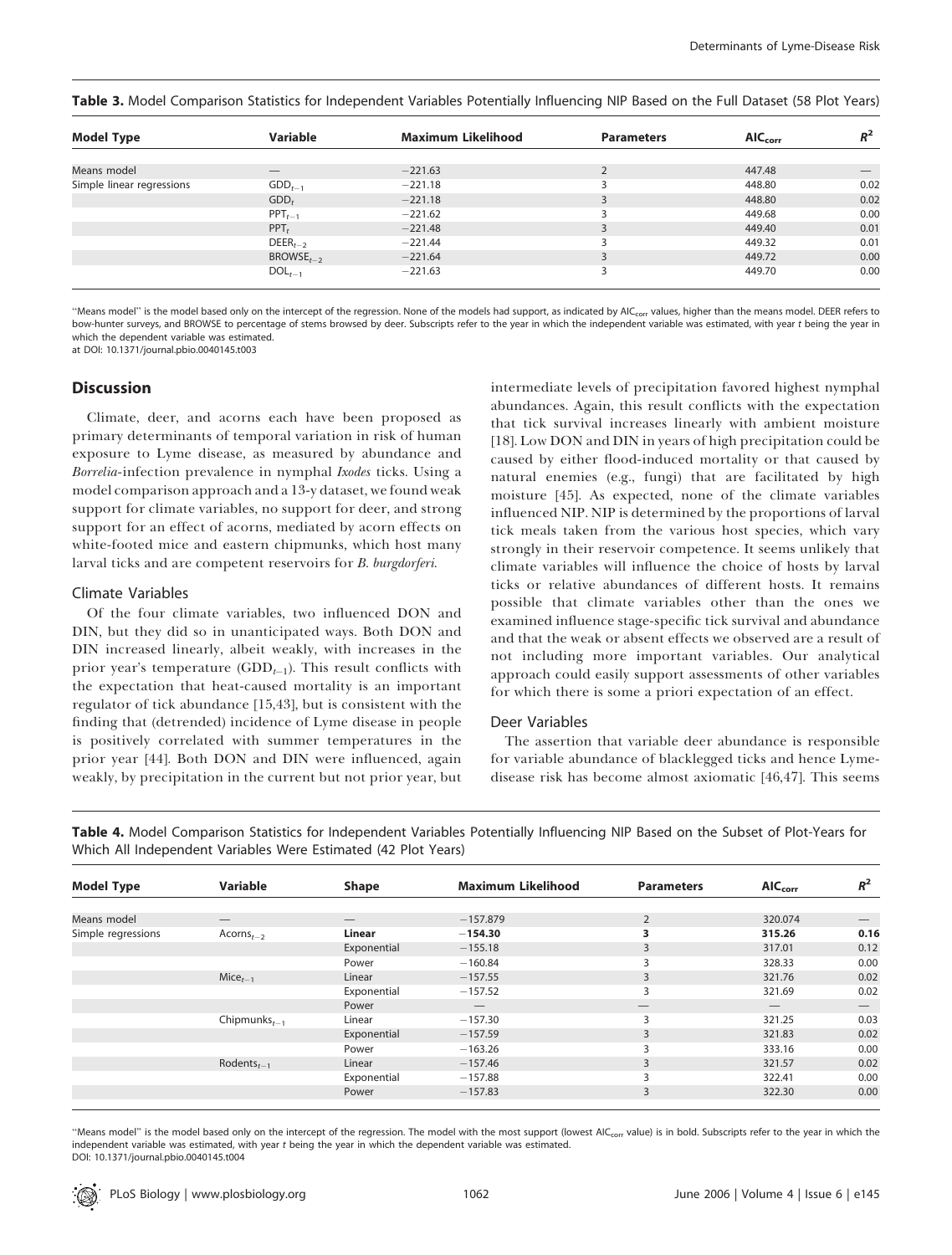| <b>Model Type</b>    | <b>Variable</b>                     | <b>Maximum Likelihood</b> | <b>Parameters</b> | <b>AICcorr</b> | $R^2$ |
|----------------------|-------------------------------------|---------------------------|-------------------|----------------|-------|
|                      |                                     |                           |                   |                |       |
| Means model          |                                     | $-161.95$                 | $\overline{2}$    | 328.12         |       |
| Simple regressions   | $GDD_{t-1}$                         | $-160.70$                 | 3                 | 327.84         | 0.04  |
|                      | GDD <sub>t</sub>                    | $-161.19$                 | 3                 | 328.83         | 0.03  |
|                      | $PPT_{t-1}$                         | $-161.33$                 | 3                 | 329.11         | 0.02  |
|                      | $PPT_t$                             | $-161.18$                 | 3                 | 328.80         | 0.03  |
|                      | $DEER_{t-2}$                        | $-161.83$                 | 3                 | 330.10         | 0.00  |
|                      | $BROWSE_{t-2}$                      | $-161.18$                 | 3                 | 328.80         | 0.03  |
|                      | $DOL_{t-1}$                         | $-161.74$                 | 3                 | 329.92         | 0.01  |
|                      | $GDD_{t-1}$ (Gaussian)              | $-160.55$                 | $\overline{4}$    | 329.86         | 0.06  |
|                      | GDD <sub>t</sub> (Gaussian)         | $-161.50$                 | 4                 | 331.76         | 0.02  |
|                      | $PPT_{t-1}$ (Gaussian)              | $-161.23$                 | $\overline{4}$    | 331.22         | 0.02  |
|                      | PPT, (Gaussian)                     | $-159.54$                 | 4                 | 327.84         | 0.08  |
|                      | $DEER_{t-2}$ (Gaussian)             | $-161.94$                 | $\overline{4}$    | 332.64         | 0.00  |
| Multiple regressions | $GDD_{t-1}$ + PPT,                  | $-161.3538$               |                   | 333.86         | 0.02  |
|                      | $GDD_{t-1} \times PPT_t$ (Gaussian) | $-158.7047$               | 5                 | 326.16         | 0.11  |

Table 5. Model Comparison Statistics for Independent Variables Potentially Influencing the DIN Based on the Full Dataset (58 Plot Years)

"Means model" is the model based only on the intercept of the regression. The model with the most support (lowest AIC<sub>corr</sub> value) is in bold. DEER refers to bow-hunter surveys, and BROWSE to percentage of stems browsed by deer. Subscripts refer to the year in which the independent variable was estimated, with year t being the year in which the dependent variable was estimated.

DOI: 10.1371/journal.pbio.0040145.t005

to be based largely on repeated observations that removal of deer by fencing or shooting causes dramatic declines in tick abundance. However, some evidence suggests that the effects of deer on ticks are nonlinear, weak, and variable with tick life stage  $[26-28]$ . An effect of deer abundance in year  $t-2$  on nymphs in year  $t$  would be expected if  $(1)$  the number of autumn blood meals taken by adult ticks is correlated with the abundance of deer, causing (2) density of larval ticks in year  $t-1$  to be correlated with deer in year  $t-2$ , and if (3) abundance of nymphs in year  $t$  is correlated with that of larvae in year  $t-1$ . Here, we found that more than 3-fold variation in our indices of deer abundance did not affect

Table 6. Model Comparison Statistics for Independent Variables Potentially Influencing the DIN Based on the Subset of Plot Years for Which All Independent Variables Were Estimated (42 Plot Years)

| <b>Model Type</b>          | <b>Variable</b>                                                                                 | <b>Shape</b>                    | <b>Maximum Likelihood</b> | <b>Parameters</b> | $AIC_{corr}$ | $R^2$ |
|----------------------------|-------------------------------------------------------------------------------------------------|---------------------------------|---------------------------|-------------------|--------------|-------|
|                            |                                                                                                 |                                 |                           |                   |              |       |
| Means model                |                                                                                                 |                                 | $-113.83$                 | $\overline{2}$    | 231.96       |       |
| Simple regression          | $Acorns_{t-2}$                                                                                  | Linear                          | $-104.69$                 | 3                 | 216.00       | 0.35  |
|                            |                                                                                                 | Exponential                     | $-104.54$                 | 3                 | 215.72       | 0.36  |
|                            |                                                                                                 | Power                           | $-107.81$                 | 3                 | 222.25       | 0.25  |
|                            | $Mice_{t-1}$                                                                                    | Linear                          | $-142.52$                 | 3                 | 291.48       | 0.36  |
|                            |                                                                                                 | Exponential                     | $-155.27$                 | 3                 | 316.98       | 0.00  |
|                            |                                                                                                 | Power                           | $-142.35$                 | 3                 | 291.15       | 0.36  |
|                            | Chipmunks $_{t-1}$                                                                              | Linear                          | $-101.90$                 | 3                 | 210.43       | 0.43  |
|                            |                                                                                                 | Exponential                     | $-97.11$                  | 3                 | 200.84       | 0.55  |
|                            |                                                                                                 | Power                           | $-102.75$                 | 3                 | 212.13       | 0.41  |
|                            | Rodents $t_{t-1}$                                                                               | Linear                          | $-132.08$                 | 3                 | 270.64       | 0.38  |
|                            |                                                                                                 | Exponential                     | $-139.47$                 | 3                 | 285.42       | 0.19  |
|                            |                                                                                                 | Power                           | $-131.67$                 | 3                 | 269.83       | 0.39  |
| Multiple linear regression | $Mice_{t-1}$ + Acorns <sub>t-2</sub>                                                            |                                 | $-102.52$                 | $\overline{4}$    | 214.13       | 0.42  |
|                            | Chipmunks <sub>t-1</sub> + Acorns <sub>t-2</sub>                                                |                                 | $-97.73$                  | $\overline{4}$    | 204.54       | 0.54  |
|                            | Rodents <sub>t-1</sub> + Acorns <sub>t-2</sub>                                                  |                                 | $-100.63$                 | 4                 | 210.34       | 0.47  |
|                            | $Mice_{t-1}$ + Chipmunks <sub>t-1</sub> + Acorns <sub>t-2</sub>                                 |                                 | $-97.84$                  | 5                 | 207.34       | 0.53  |
|                            | Chipmunks <sub>t-1</sub> $\times$ Acorns <sub>t-2</sub>                                         |                                 | $-93.85$                  | 3                 | 194.33       | 0.61  |
|                            | Chipmunks <sub>t-1</sub> $\times$ Acorns <sub>t-2</sub> + GDD <sub>t-1</sub>                    | $\hspace{0.1mm}-\hspace{0.1mm}$ | $-92.35$                  | $\overline{4}$    | 193.78       | 0.64  |
|                            | Chipmunks <sub>t-1</sub> $\times$ Acorns <sub>t-2</sub> + GDD <sub>t-1</sub> + PPT <sub>t</sub> | $\hspace{0.05cm}$               | $-90.05$                  | 6                 | 194.50       | 0.68  |
|                            | Chipmunks <sub>t-1</sub> $\times$ Acorns <sub>t-2</sub> + PPT <sub>t</sub>                      |                                 | $-95.15$                  | 5                 | 201.97       | 0.59  |
|                            | Chipmunks <sub>t-1</sub> $\times$ Acorns <sub>t-2</sub> + PPT, $\times$ GDD <sub>t-1</sub>      | $\hspace{0.1mm}-\hspace{0.1mm}$ | $-107.76$                 | 5                 | 227.18       | 0.25  |
|                            | Mice <sub>t-1</sub> $\times$ Acorns <sub>t-2</sub>                                              |                                 | $-93.31$                  | 3                 | 193.28       | 0.57  |
|                            | $Mice_{t-1} \times Acorns_{t-2} + GDD_t$                                                        |                                 | $-97.70$                  | 4                 | 204.47       | 0.54  |
|                            | $Mice_{t-1} \times Acorns_{t-2} + PPT_t$                                                        |                                 | $-97.58$                  | 4                 | 204.24       | 0.54  |
|                            | Rodents <sub>t-1</sub> $\times$ Acorns <sub>t-2</sub>                                           |                                 | $-95.85$                  | 3                 | 198.32       | 0.58  |

"Means model" is the model based only on the intercept of the regression. The model with the most support (lowest AIC<sub>corr</sub> value) is in bold. Subscripts refer to the year in which the independent variable was estimated, with year t being the year in which the dependent variable was estimated. DOI: 10.1371/journal.pbio.0040145.t006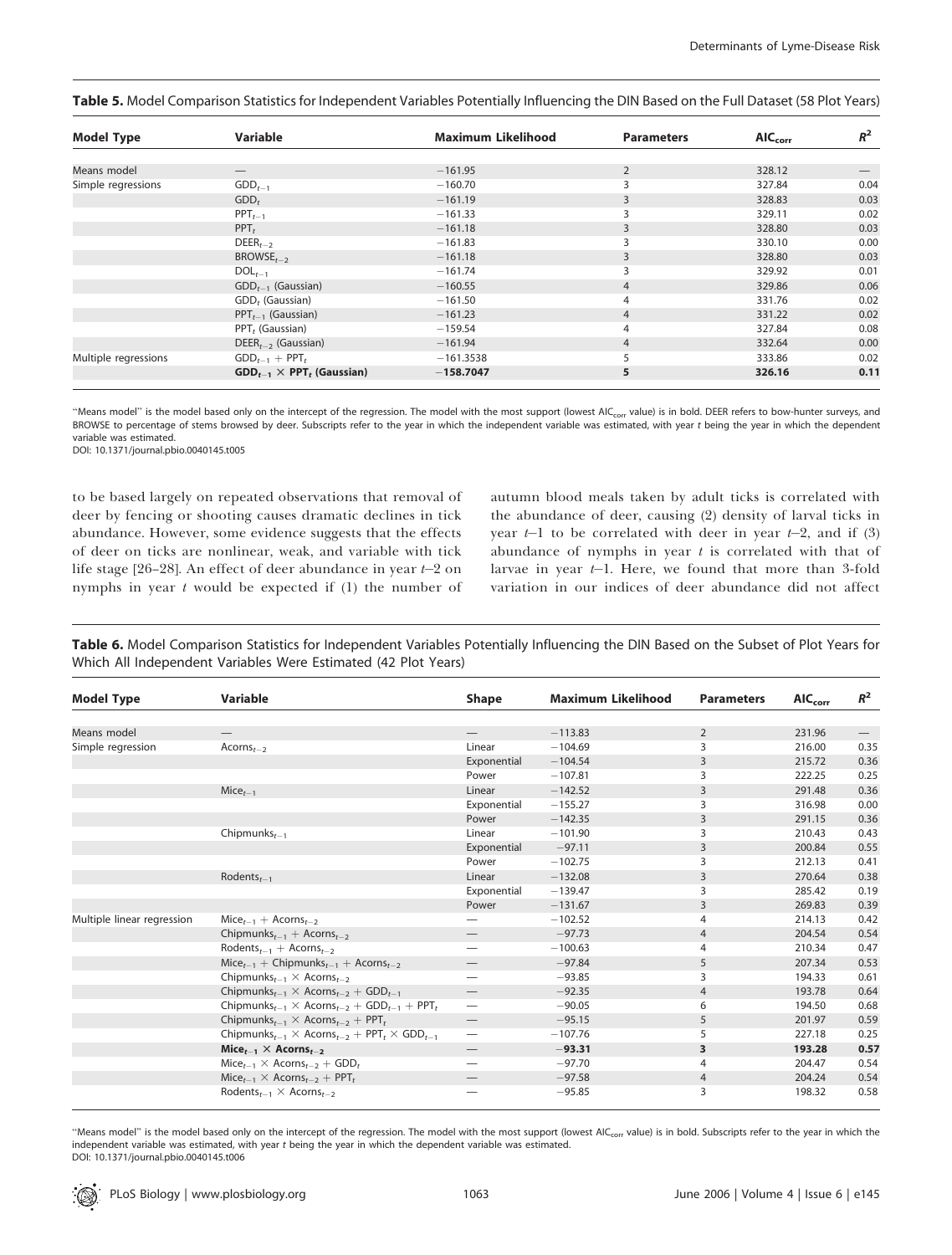

Figure 4. Effects of Acorn and Rodent Densities on DIN

(A) Effects of the product of acorn density (acorns per square meter) in year t-2 and mouse (P. leucopus) density (number per 2.25-ha grid) in year  $t-1$  on the density of B. burgdorferi-infected nymphs (number per  $(100 \text{ m}^2)$  in year t. This regression model for DIN had the most support. (B) Effects of the product of acorn density (acorns per square meter) in year t-2 and chipmunk (T. striatus) density (number per 2.25-ha grid) in year  $t-1$  on the density of B. burgdorferi-infected nymphs (number per  $100 \, \text{m}^2$ ) in year t. This regression model for DIN had nearly as much support (AI $\acute{\textsf{C}}_{\textsf{corr}}$ ) as the mouse model (A) and a higher  $r^2$  value. DOI: 10.1371/journal.pbio.0040145.g004

subsequent nymph abundance. This observation supports the assertion that, once deer abundance exceeds a low threshold value, further increases in deer density have little if any effect on nymphal densities [48]. We did observe a weak effect of deer on subsequent larval abundance, but larval abundance in any given year had no impact on next year's abundance of nymphs. This clear but surprising result indicates a decoupling of stage-specific abundances and suggests instead that abundance of nymphs depends on larval feeding opportunities the prior year (see below). The lack of demographic forcing from larval to nymphal stage each year also suggests that the effect of larval host abundance in any given year should penetrate only to the next year and not beyond.



Figure 5. Effects of Acorn Density on Mouse and Chipmunk Densities Shows effects of acorn density (acorns per square meter) in year  $t-2$  on (A) mouse (P. leucopus) density (number per 2.25-ha grid) in year  $t-1$  and (B) chipmunk  $(T.$  striatus) density (number per 2.25-ha grid) in year  $t-1$ . (C) Correlation between mouse density and chipmunk density across plots and years.

DOI: 10.1371/journal.pbio.0040145.g005

### Acorn and Rodent Variables

Previous research [32,40] supported an effect of acorns in year  $t-2$  on nymphs in year t via two pathways, one in which abundant acorns<sub>t-2</sub> boosted larvae<sub>t-1</sub> by enhancing deer<sub>t-2</sub>, and the other in which acorns  $t_{2}$  boosted rodents $t_{-1}$ , which in turn elevated nymphs $_t$  (Figure 1). Our results strongly support the second, rodent-driven pathway (Figure 6) and refute the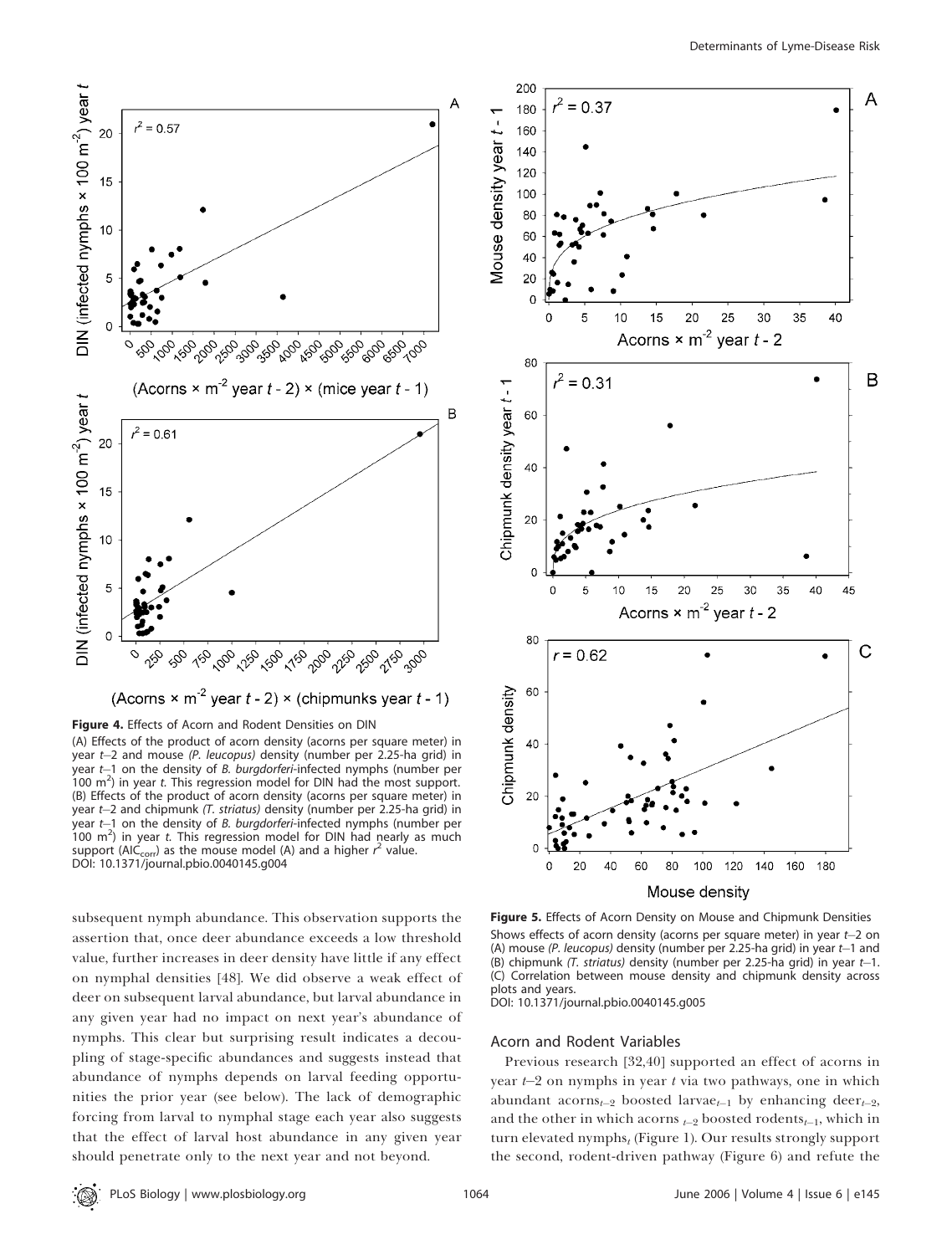

Figure 6. Time Series of Acorn, Tick, and Chipmunk Densities on Study Plots Shows time series of acorn density (acorns per square meter), chipmunk density (number per 2.25-ha grid), and DON (number per 100 m<sup>2</sup>) on the two longest-established study plots, Henry Farm (A) and Teahouse (B). Note that, typically, chipmunk density tracks acorn density with a 1-y lag, and DON tracks chipmunk density also with a 1-y lag. DOI: 10.1371/journal.pbio.0040145.g006

first, deer-driven one. Although univariate models with  $GDD_{t-1}$ , PPT<sub>t</sub>, acorns<sub>t-2</sub>, mice<sub>t-1</sub>, and total rodents<sub>t-1</sub> all had support, the best model had chipmunks in the previous year as the sole predictor of DON. A stronger role for chipmunks than for mice was somewhat surprising given the lower population densities of chipmunks (Figure 4) and only modestly higher average larval burdens on chipmunks [33] at our sites. However, less intense grooming of larval ticks by chipmunks [49] could facilitate larval survival to the nymphal stage. Elsewhere in the North American range of Lyme disease, chipmunks have been postulated to play a critical role in the enzootic cycle [34,35,50].

In contrast to previous results based on a shorter time series [41] and to expectations based on the high reservoir competence of mice and chipmunks [33], neither mice $_{t-1}$  nor chipmunks $t_{t-1}$  influenced NIP. Instead, we found that the univariate model of acorns  $t_2$  was the only one supported by the data. Empirically based models [51] indicate that NIP varies strongly with variable species composition in the

community of hosts for larval ticks. Consequently, an impact of acorns but not of single host species would be expected if acorns alter the species composition in the host community. In addition to mice and chipmunks, acorns are likely to influence abundance and space use by gray squirrels (Sciurus carolinensis), raccoons (Procyon lotor), and turkeys (Meleagris gallopavo). The former two species are incompetent reservoirs [33], and the latter is unlikely to be a competent reservoir [52]. Therefore, by influencing a suite of hosts that both stimulate and depress NIP, acorns might be expected to explain more of the variation in NIP than would any single host species.

Because DIN is the product of DON and NIP, one might expect that the best explanatory model would be more complex than those for its component parts. Indeed, we found that the model of multiplicative effects of mice $_{t-1}$  (the second best predictor of DON) and acorns  $t-2$  (the best predictor of NIP) had the most support. The model with multiplicative effects of chipmunks $_{t-1}$  (the best predictor of DON) and acorns  $t_{2}$  was almost as strongly supported.

Tick abundance and Lyme-disease risk can be high in habitats with few or no oaks [21]; therefore, we do not expect that acorn abundance will be a universal predictor of risk [44]. However, small rodent hosts are almost always involved in risk as both permissive tick hosts and competent Borrelia reservoirs. Population densities of mice and chipmunks vary dramatically among years in both oak-dominated and nonoak-dominated forests [53], and we expect that the increase in Lyme-disease risk that accompanies high rodent densities should be widespread, no matter the causes of rodent fluctuations. Acorns provide a convenient leading indicator of rodent abundance, and seeds of other tree species [53] or predators [54,55] might act similarly.

Previous studies of the determinants of variable Lymedisease risk or incidence have tended to focus on one or a small number of potential independent variables, and statistically significant effects of both climate [16–18] and deer [23–25] have been described. When we included candidate climate variables, deer indices, and larval tick density together with densities of mice, chipmunks, and acorns, our model comparison methods never selected models incorporating climate, deer, or larvae and always selected models with either rodents, acorns, or both, as explanatory variables. Effects of variable climate or deer abundance on Lyme-disease risk might achieve statistical significance without being biologically important if statistical models fail to assess more potent independent variables. It remains possible that variable climate and deer abundance affect large-scale spatial variation in Lyme-disease risk even if their impacts on temporal variability are weak. Our longterm studies of Lyme-disease risk at the epicenter of the epidemic in North America strongly implicate a role for population density of rodent hosts and their food resources. We suggest that masting indices could be used to alert the public when years of high Lyme-disease risk are anticipated.

# Materials and Methods

Study sites. Field studies were conducted on the property of the Institute of Ecosystem Studies (IES) in Dutchess County, southeastern New York (lat 41<sup>°50'</sup>N, long 73<sup>°45'</sup>W), in the center of the northeastern US endemic zone for Lyme disease. Dutchess County has had among the highest incidence rates of Lyme disease in the US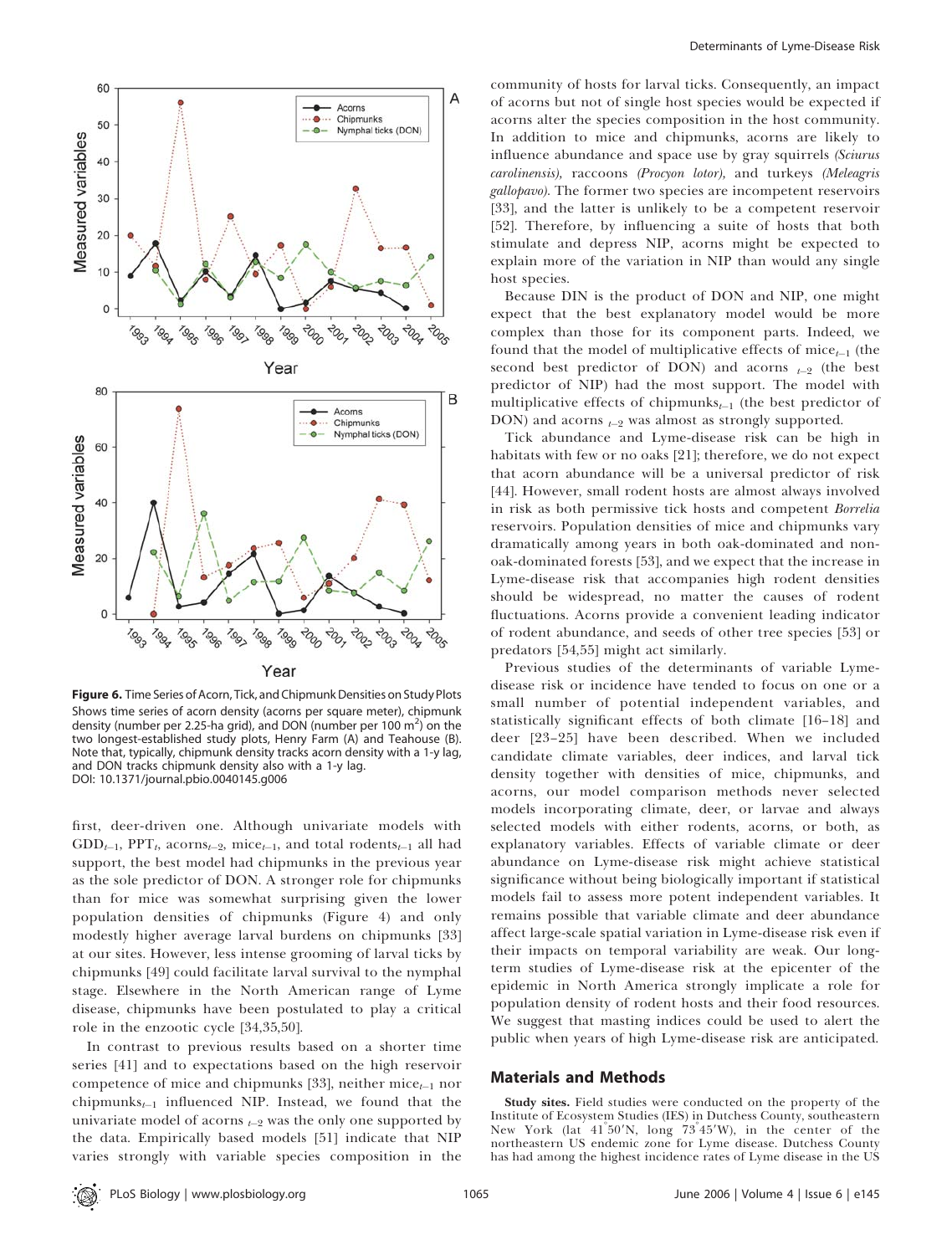during the past 10 y [56]. IES forests are typical of the eastern deciduous forests of New York and New England, dominated by oaks (Quercus rubra and Quercus prinus) in the overstory (57%–70% oak relative basal area;  $[42]$ ), with oak and sugar maple (Acer saccharum) seedlings, maple-leaved viburnum (Viburnum acerifolium), witch hazel (Hamamelis virginiana), and ironwood (Ostrya virginiana) common in the understory. Two 2.25-ha plots (150 m  $\times$  150 m) were established in 1991, and four more were added in 1995 to comprise three pairs of plots with ca. 150 m separating members of a pair and more than 700 m separating pairs.

Acorn sampling. Acorn abundance was monitored on each of the six plots by placing circular baskets under the canopies of mature oaks distributed throughout the plot. The original two plots had twenty  $0.5\text{-m}^2$  baskets, and the remaining four had twenty-five  $1.0\text{-m}^2$ baskets. Seed baskets were supported by monofilament line attached to nylon stakes and were resistant to seed predators. Intact, mature acorns were counted monthly during autumn of each year, and the total number of acorns from all baskets within a plot was divided by the total basket area to derive an estimate of annual acorn production on each plot. Full-season acorn data were collected from 1993 through 2004 on the original two plots and from 1999 through 2004 on the remaining four plots. Acorn density in year  $t-2$  was used as an independent variable potentially affecting Lyme-disease risk factors.

Small-mammal sampling. Each year from 1991 (the two original plots) or from 1995 (remaining plots) through 2005 we have monitored abundance of small mammals at IES using capture– mark–recapture techniques. On each plot we established an  $11 \times 11$ point grid of Sherman live traps, with 15 m between trap stations and two traps per station, for a total of 242 traps per grid. Trapping was conducted for 2–3 consecutive days every 3–4 wk, generally from May to November of each year. Traps were baited with crimped oats (with sunflower seeds and cotton batting added during cold weather), set at 1600 hours and checked between 0800 hours and about 1200 hours the following morning. This schedule allowed us to capture both diurnal (chipmunks) and nocturnal (mice) small mammals. These two species comprised more than 90% of captures. Small mammals were marked with individually numbered metal ear tags and released after handling at the point of capture. Data on age, sex, body mass, ectoparasite burden, and trap station were recorded on each capture. Protocols for animal handling were approved annually by an Institutional Animal Care and Use Committee.

We estimated population densities of white-footed mice and eastern chipmunks by inputting data from all trap sessions in a year into the Jolly-Seber open population model in program POPAN5 [57]. We selected the Jolly-Seber model that incorporates individual heterogeneity in capture probability. Because we were interested in assessing the importance of rodent abundance on nymphal tick abundance the following year, we focused on estimating rodent densities in midsummer, which is the time of peak activity of larval I. scapularis at our sites [10]. In order to create a standard metric when actual trapping sessions varied in time, we estimated mouse and chipmunk abundance for each grid and year on August 15 by linear interpolation between rodent abundance estimates for trap sessions immediately before and after August 15. Rodent densities in year  $t-1$ were used as independent variables potentially affecting Lymedisease risk factors.

Deer abundance estimates. Deer abundance was estimated at two levels, one at the scale of the IES property and the other at the scale of individual plots. For estimating property-wide deer abundance annually, we used population estimates from the IES limited-access bow-hunting program, which has run continuously from 1987 to the present [58]. Between seven and 11 hunters per year hunted an average of 40 h each (range, 29–54 h) between mid-October and mid-November. All hunters were IES staff members or volunteers working with the staff wildlife biologist. Each was given exclusive access to one of 34 discrete hunting areas averaging 22 ha (range, 9.3–35.7 ha). Virtually all hunting was from tree stands. Each day, hunters reported the number of hours hunted and the number of deer sighted, and these data were converted to deer observed per hour hunted. As a validation of this method, we asked whether deer observed per hour by bow hunters were correlated with deer counts from annual autumn spotlighting surveys conducted from 1987 to 2000 (details in [58]) and found that the two census methods were highly correlated (r  $= 0.70, df = 11, p = 0.01; [58].$ 

To estimate deer distribution on a smaller scale, we used deer browse surveys conducted each spring (1983–2004) at a number of sites (range, 38–50) distributed throughout the IES property. Commonly browsed tree species or genera [59,60] have served as an index to trends in browsing rates. These species/genera include red

maple (Acer rubrum), sugar maple (A. saccharum), serviceberry (Amelanchier arborea), black birch (Betula lenta), black cherry (Prunus serotina), oaks (Quercus spp.), hickories (Carya spp.), and ashes (Fraxinus spp.). Browsed woody stems detected in spring reflect the distribution of deer foraging activity during the previous autumn and winter. Data were collected along transects of unrestricted width spaced either 200 m or 300 m apart. Starting points were associated with corners of a 100-m grid overlay of the property. A major compass direction was randomly drawn each year for transect direction. As index species were sighted, all buds below 2 m were counted and examined for browsing by deer. At least 100 buds in total were examined for each site. The percentage of available stems browsed was calculated for each site and for each index species. We selected browse survey plots closest to each of the trapping grids (less than 100 m distant) to estimate deer activity specific to each of the plots. Deer browsing intensity in year  $t-2$  was used as an independent variable potentially affecting Lyme-disease risk factors.

Climate variables. An almost infinite number of climate variables (temperature, precipitation, minimum, maximum, variance, mean, specific to months or seasons, etc.) potentially could influence tick survival and densities of nymphs. Consequently, the probability of uncovering spurious relationships between climate and tick abundance is quite high if many explanatory variables are included without clear a priori justification [61]. To avoid this problem, we selected climate variables that have been reported to influence either changes in the abundance of immature blacklegged ticks or in human Lymedisease incidence [16,17]. The climate variables selected represent temperature and precipitation conditions in either the current year (year  $t$ ) or the prior year (year  $t-1$ ). Values for year  $t$  reflect potential impacts of climate on survival of the current year's nymphal stage, whereas those for year  $t-1$  represent possible effects of climate on survival of the prior year's larval stage. Following Jones and Kitron [16], for temperature data, we included only those months from the beginning of the growing season through the end of the activity season for the appropriate life stage (July for nymphs, September for larvae; [16,41]). Specifically, we used cumulative growing degree days  $(GDD)$  for March 1–June 30 of year t, and cumulative  $GDD$  for March 1-September 30 of year  $t-1$ . For precipitation, we included only those months from the onset of potential soil moisture limitation (May) to the end of the appropriate activity period [16]; i.e., PPT (in mm) for May 1–June 30 of year t; and PPT for May 1–September 30 of year  $t-1$ [16]. All climate data came from the IES environmental monitoring station (http://www.ecostudies.org/emp\_purp.html), located less than 1.5 km from our field plots

Tick and Borrelia sampling. Estimates of the abundance and infection prevalence of nymphal ticks comprised the response variables of interest. In addition, estimates of larval abundance in year  $t-1$  were used as an independent variable. We monitored the abundance of larval and nymphal ticks in each plot and year by<br>dragging 1-m<sup>2</sup> white corduroy drag cloths [62] along 450 m of transects approximately every 3 wk from April through November. Drag cloths were examined and all ticks counted and removed every 30 m. Frequent sampling in the early 1990s revealed that peak hostseeking activity for larvae occurred in mid- to late August, and for nymphs in mid- to late June, and we timed our annual sampling to coincide with these peaks. For each plot and year, we estimated larval and nymphal abundance as the peak density (ticks per 100  $\mathrm{m}^2$ ). Peak densities were highly correlated with cumulative seasonal densities (correlation coefficients typically greater than 0.80; R. Ostfeld, unpublished data) on each plot.

Infection of individual ticks with B. burgdorferi was determined using direct immunofluorescence assay (DIA). Ticks were washed once in 70% ethanol and twice in deionized water and ground in phosphate-buffered saline (PBS). Three 5-ml aliquots of tick suspension were placed in separate wells in a multiwell slide, airdried, and fixed in cold acetone for 10 min. Fluorescein rabbit anti-B. burgdorferi conjugate was incubated in wells at  $37^{\circ}$ C for  $45$  min, after which slides were washed in PBS, dried, and mounted with a coverslip. Slides were examined systematically to categorize each tick as either infected or uninfected. On average, 378 nymphs (range, 146–660) were examined for infection each year. Our estimates of tick infection based on DIA have been verified by virtually identical infection prevalence estimates (within 1.6 percentage points) for IES ticks based on PCR and reverse-line blotting [63,64].

Statistical methods. Our goal was to evaluate the strength of evidence for effects of a series of plausible independent variables on temporal variation in entomological risk of human exposure to Lyme disease (Figure 1). Risk was measured by annual estimates at individual sample locations for the DON, NIP, and their product, the DIN. For each of the three response variables (DON, NIP, DIN) we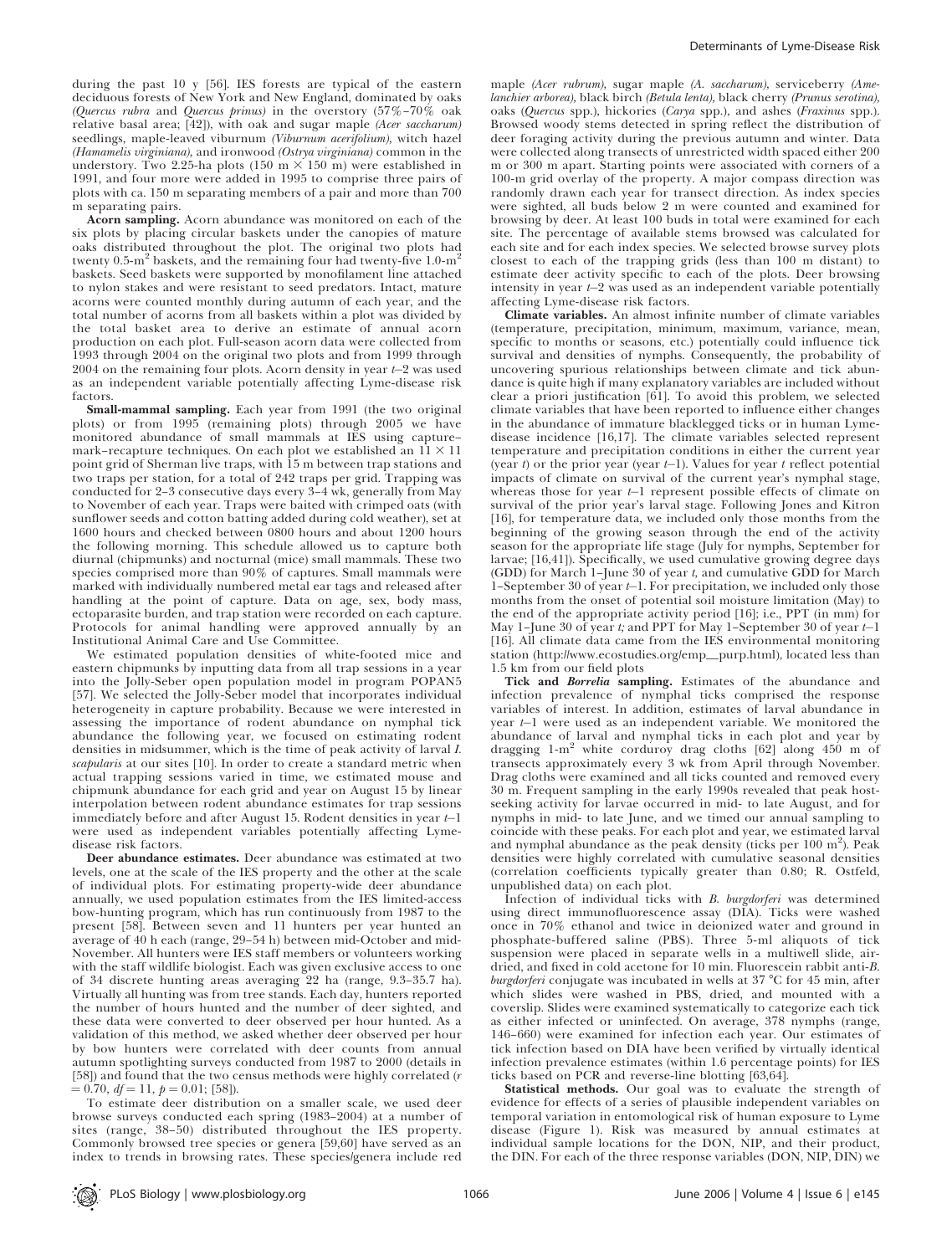compared the strength of evidence for a series of alternative, competing regression models using  $AIC_{\text{corr}}$ . We created both linear and nonlinear (exponential, power function, Gaussian) models, as appropriate. We first compared evidence for each of the 11 independent variables separately by comparing the  $AIC<sub>corr</sub>$  of their regression models to the  $AIC_{\text{corr}}$  value of an intercept-only (i.e., mean) model. The 11 independent variables included two temperature variables, two precipitation variables, two indices of deer abundance, abundance of larval ticks, acorn abundance, and three measures of small mammal abundance. We checked for colinearity among the independent variables using correlation coefficients. Because there were missing values for some variables in some years and plots, the univariate models were compared against mean models estimated with the same subset of (nonmissing) observations. We then tested series of increasingly complex models by combining sets of independent variables for which there was evidence (as measured by AIC) of univariate effects. Our choices for the forms of the multiple regression models were guided by the dictates of parsimony: while our dataset represents an enormous sampling effort over a 13-y period, the actual sample sizes (a given plot in a given year) were still relatively small, ranging from 42 to 58 observations for the various models.

We used simulated annealing (a global optimization algorithm) to find the maximum likelihood estimates for the parameters of each model. The observations were assumed to be normally distributed with a homogeneous variance. Examination of the residuals indicates that this assumption was appropriate for all three of the response variables. The specific annealing algorithm we used (based on Goffe

#### References

- 1. Antonovics J, Iwasa Y, Hassell M (1995) A generalized model of parasitoid, venereal, and vector-based transmission processes. Am Nat 145: 661–675. 2. Rogers D, Randolph S, Snow R, Hay S (2002) Satellite imagery in the study
- and forecast of malaria. Nature 415: 710–715.
- 3. Gubler DJ, Reiter P, Ebi KL, Yap W, Nasci R, et al. (2001) Climate variability and change in the United States: Potential impacts on vector- and rodentborne diseases. Environ Health Perspect 109: 223–233.
- 4. Harvell CD, Mitchell CE, Ward JR, Altizer S, Dobson A, et al. (2002) Climate warming and disease risks for terrestrial and marine biota. Science 296: 2158–2162.
- 5. Hubalek Z (2005) North Atlantic weather oscillation and human infectious diseases in the Czech Republic, 1951–2003. Eur J Epidemiol 20: 263–270.
- 6. Centers for Disease Control and Prevention [CDC] (2002) Lyme disease— United States, 2000. MMWR Morb Mortal Wkly Rep 51: 29–31.
- 7. Centers for Disease Control and Prevention [CDC] (2006) Reported cases of Lyme disease—United States, 2004. Available: http://www.cdc.gov/ncidod/ dvbid/lyme/ld\_Incidence.htm. Accessed 27 March 2006.
- 8. Keirans JE, Hutcheson HJ, Durden LA, Klompen JSH (1996) Ixodes (Ixodes) scapularis (Acari: Ixodidae): Redescription of all active stages, distribution, hosts, geographical variation, and medical and veterinary importance. J Med Entomol 33: 297–318.
- Barbour AG, Fish D (1993) The biological and social phenomenon of Lyme disease. Science 260: 1610–1616.
- 10. Ostfeld RS (1997) The ecology of Lyme-disease risk. Am Sci 85: 338–346.
- 11. Ostfeld RS, Keesing F, Schauber EM, Schmidt KA (2002) The ecological context of infectious disease: Diversity, habitat fragmentation, and Lyme disease risk in North America. In: Aguirre A, Ostfeld RS, Tabor G, House CA, Pearl M, editors. Conservation medicine: Ecological health in practice. New York: Oxford University Press. pp 207–219.
- 12. Bertrand MR, Wilson ML (1996) Microclimate-dependent survival of unfed adult Ixodes scapularis (Acari: Ixodidae) in nature: Life cycle and study design implications. J Med Entomol 33: 619–627.
- 13. Brownstein JS, Holford TR, Fish D (2005) Effect of climate change on Lyme disease risk in North America. EcoHealth 2: 38–46.
- 14. Ashley ST, Meentemeyer V (2004) Climatic analysis of Lyme disease in the United States. Clim Res 27: 177–187.
- 15. Needham GR, Teel PD (1991) Off-host physiology of Ixodid ticks. Annu Rev Entomol 36: 659–681.
- 16. Jones CJ, Kitron UD (2000) Populations of Ixodes scapularis (Acari: Ixodidae) are modulated by drought at a Lyme disease focus in Illinois. J Med Entomol 37: 408–415.
- 17. Subak S (2003) Effects of climate on variability in Lyme disease incidence in the Northeastern United States. Am J Epidemiol 157: 531–538.
- 18. McCabe GJ, Bunnell JE (2004) Precipitation and the occurrence of Lyme disease in the northeastern United States. Vector Borne Zoonotic Dis 4: 143–148.
- 19. Lane RS, Piesman J, Burgdorfer W (1991) Lyme borreliosis: Relation of its causative agents to its vector and hosts in North America and Europe. Annu Rev Entomol 36: 587–609.
- 20. Daniels TJ, Fish D, Schwartz I (1993) Reduced abundance of Ixodes scapularis (Acari: Ixodidae) and Lyme disease risk by deer exclusion. J Med Entomol 30: 1043–1049.
- 21. Ginsberg HS, Zhioua E, Mitra S, Fischer J, Buckley PA, et al. (2004)

et al. [65]) allows a bounded search in cases where a range of parameter values is either mathematically inconsistent or biologically unreasonable (i.e., negative densities or variance estimates). The sample locations were widely enough distributed that we are confident in assuming that the error terms in our models are spatially independent, and there was no evidence of temporal autocorrelation in the residuals. The simulated annealing and all of the statistical analyses were done using R (http://www.r-project.org).

# Acknowledgments

We thank the many field assistants for all their hard work in gathering data for this study over the years. Jesse Brunner provided helpful comments on a draft. This is a contribution to the program of the IES.

Author contributions. RSO conceived and designed the experiments. KO and RJW performed the experiments. RSO, CDC, and FK analyzed the data. CDC contributed reagents/materials/analysis tools. RSO and CDC wrote the paper.

Funding. The National Institutes of Health, the National Science Foundation, the Plymouth Hill Foundation, Dutchess County, New York, and the General Reinsurance Corporation provided financial support, and we're very grateful to them.

Competing interests. The authors have declared that no competing interests exist. *&*

Woodland type and spatial distribution of nymphal Ixodes scapularis (Acari: Ixodidae). Environ Entomol 33: 1266–1273.

- 22. Rand PW, Lubelczyk C, Holman MS, Lacombe EH, Smith RP (2004) Abundance of Ixodes scapularis (Acari: Ixodidae) after the complete removal of deer from an isolated offshore island, endemic for Lyme disease. J Med Entomol 41: 779–784.
- 23. Wilson ML (1998) Distribution and abundance of Ixodes scapularis (Acari: Ixodidae) in North America: Ecological processes and spatial analysis. J Med Entomol 35: 446–457.
- 24. Stafford KC, Denicola AJ, Kilpatrick HJ (2003) Reduced abundance of Ixodes scapularis (Acari: Ixodidae) and the tick parasitoid Ixodiphagus hookeri (Hymenoptera: Encyrtidae) with reduction of white-tailed deer. J Med Entomol 40: 642–652.
- 25. Rand PW, Lubelczyk C, Lavigne GR, Elias S, Holman MS, et al. (2003) Deer density and the abundance of Ixodes scapularis (Acari: Ixodidae). J Med Entomol 40: 179–184.
- 26. Jordan RA, Schulze TL (2005) Deer browsing and the distribution of Ixodes scapularis (Acari: Ixodidae) in central New Jersey forests. Environ Entomol 34: 801–806.
- 27. Lubelczyk CB, Elias SP, Rand PW, Holman MS, Lacombe EH, et al. (2004) Habitat associations of Ixodes scapularis (Acari: Ixodidae) in Maine. Environ Entomol 33: 900–906.
- 28. Schultze TL, Jordan RA, Hung RW (2001) Potential effects of animal activity on the spatial distribution of Ixodes scapularis and Amblyomma americanum (Acari: Ixodidae). Environ Entomol 30: 568–577.
- 29. Donahue JG, Piesman J, Spielman A (1987) Reservoir competence of whitefooted mice for Lyme disease spirochetes. Am J Trop Med Hyg 36: 92–96.
- 30. Mather TN, Wilson ML, Moore SI, Ribeiro JMC, Spielman A (1989) Comparing the relative potential of rodents as reservoirs of the Lyme disease spirochete (Borrelia burgdorferi). Am J Epidemiol 130: 143–150.
- 31. Mather TN (1993) The dynamics of spirochete transmission between ticks and vertebrates. In: HS Ginsberg, editor. Ecology and environmental management of Lyme disease. New Brunswick (New Jersey): Rutgers University Press. pp. 43–60.
- 32. Ostfeld RS, Jones CG, Wolff JO (1996) Of mice and mast: Ecological connections in eastern deciduous forests. Bioscience 46: 323–330.
- 33. LoGiudice K, Ostfeld RS, Schmidt KA, Keesing F (2003) The ecology of infectious disease: Effects of host diversity and community composition on Lyme disease risk. Proc Natl Acad Sci U S A 100: 567–571.
- 34. Mannelli A, Kitron U, Jones CJ, Slajchert TL (1993) Role of the eastern chipmunk as a host for immature Ixodes dammini (Acari: Ixodidae) in northwestern Illinois. J Med Entomol 30: 87–93.
- 35. Slajchert T, Kitron UD, Jones CJ, Mannelli A (1997) Role of the eastern chipmunk (Tamias striatus) in the epizootiology of Lyme borreliosis in northwestern Illinois, USA. J Wildl Dis 33: 40–46.
- 36. Elkinton JS, Healy WM, Buonaccorsi JP, Boettner GH, Hazzard AM, et al. (1996) Interactions among gypsy moths, white-footed mice, and acorns. Ecology 77: 2332–2342.
- 37. Wolff JO (1996) Population fluctuations of mast-eating rodents are correlated with production of acorns. J Mammal 77: 850–856.
- 38. McShea WJ (2000) The influence of acorn crops in annual variation in rodent and bird populations. Ecology 81: 228–238.
- 39. McShea WJ, Schwede G (1993) Variable acorn crops: Responses of whitetailed deer and other mast consumers. J Mammal 74: 999–1006.

PLoS Biology | www.plosbiology.org | www.plosbiology.org | 1067 | 1067 | June 2006 | Volume 4 | Issue 6 | e145